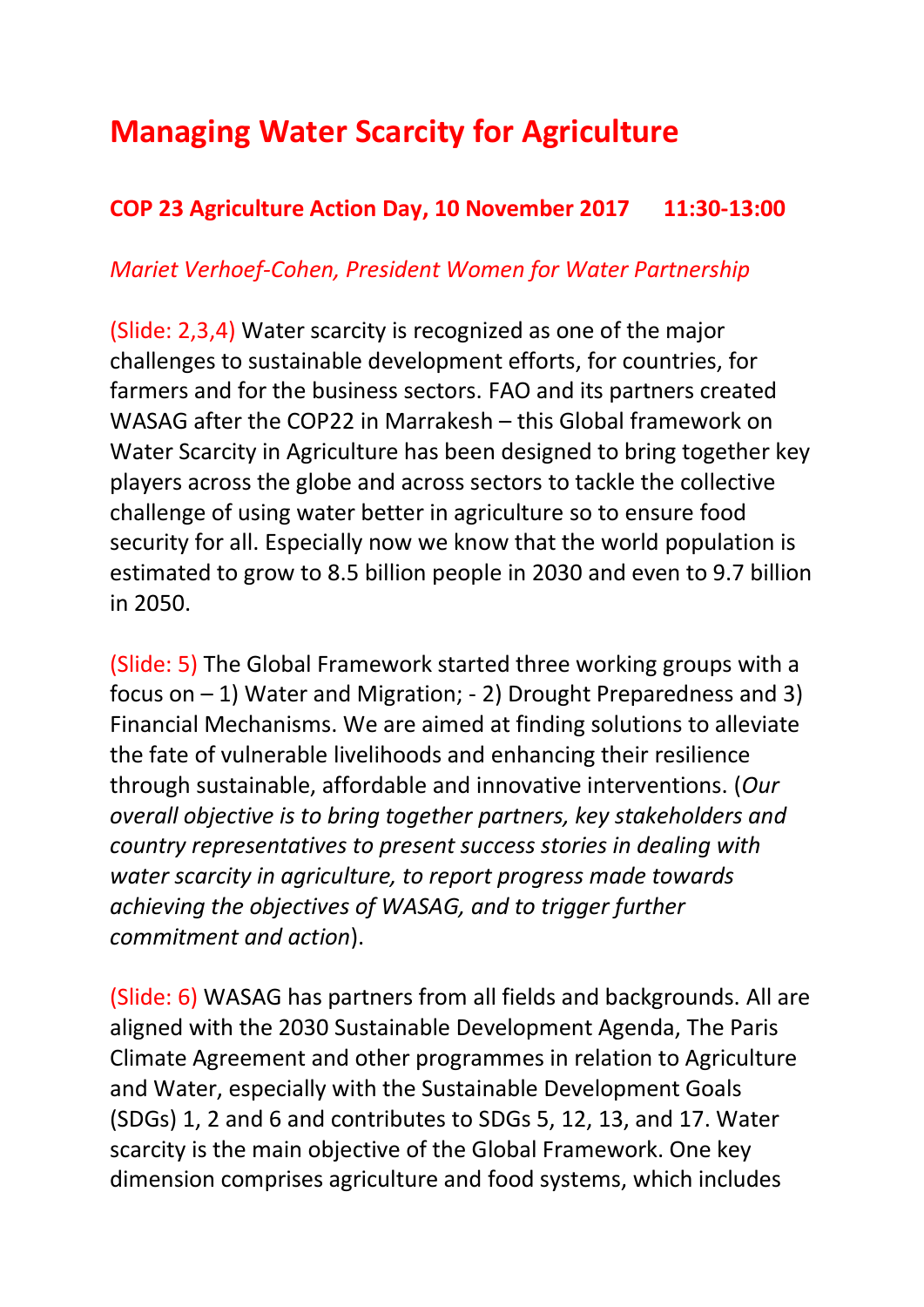crops, livestock, fisheries and forestry, as well as value and supply chains, consumption and trade. The second dimension is climate change, encompassing both adaptation and a mitigation of greenhouse gas emissions.

(Slide: 7) My organisations WfWP and Soroptimist International use water and agriculture as an entry point to women's empowerment and to improve equitable access to water for all, for all uses. Ensuring women's empowerment and engagement at all levels will encourage them to reach their potential as agents of change. Women traditionally have vast experience in the water and agricultural sector (*and the crucial role they play in effective and efficient water management is increasingly acknowledged and supported by evidence*). Involving both women and men in decision-making and integrated water resources initiatives leads to better sustainability, governance and efficiency. **Women should be seen as key allies and thé access to sustainable behavioral change in the water dimensions of climate adaptation.**

(Slide: 7) Collaborative action of the WASAG Platform towards tackling water scarcity in agriculture is an opportunity for agriculture to become a part of the solution to climate change. WASAG aims to bring partners together to assist countries and stakeholders, through solutions in agriculture and the food value chain, and thus creating adaptation and mitigation benefits.

(Slide: 7) WASAG targets many stake-holders, including young farmers and women farmers, highlighting opportunities in agriculture and the agribusiness. Women's lives are the most impacted when facing the adverse effects of Climate Change but they are also crucial agents of change.

(Slide: 8) By coordinating work plans among partners, actively engage and contribute, prioritize the most vulnerable, ensuring due consideration of water governance and politics, using the combined